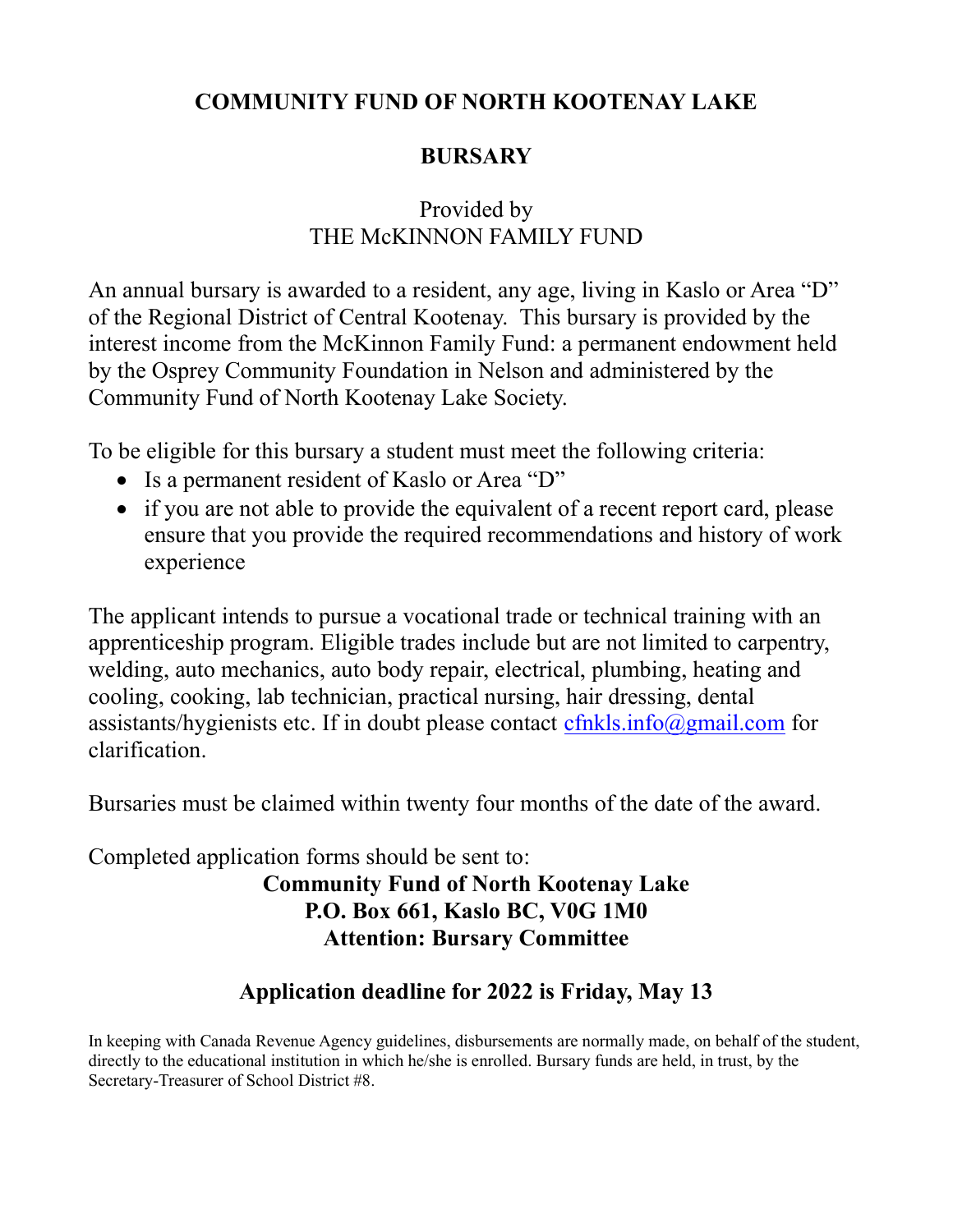#### McKinnon Family Fund Bursary Application Form

| Date of Birth:                                          |                                                                                  |  |
|---------------------------------------------------------|----------------------------------------------------------------------------------|--|
|                                                         |                                                                                  |  |
|                                                         | Name of educational institution you plan to attend: ____________________________ |  |
| Why do you need this Bursary aid?                       |                                                                                  |  |
|                                                         |                                                                                  |  |
|                                                         | What program of study will you be enrolled in and where?                         |  |
|                                                         |                                                                                  |  |
|                                                         | How will this bursary help you reach your long range goals?                      |  |
|                                                         |                                                                                  |  |
| What other bursaries/scholarships have you applied for? |                                                                                  |  |
|                                                         |                                                                                  |  |

## Checklist of required documents:

□ Copy of most recent report card

 $\Box$  A list of three people who would recommend you for this bursary.

□ Curriculum Vitae outlining your recent work experience

Community Fund of North Kootenay Lake P.O. Box 661, Kaslo BC, V0G 1M0